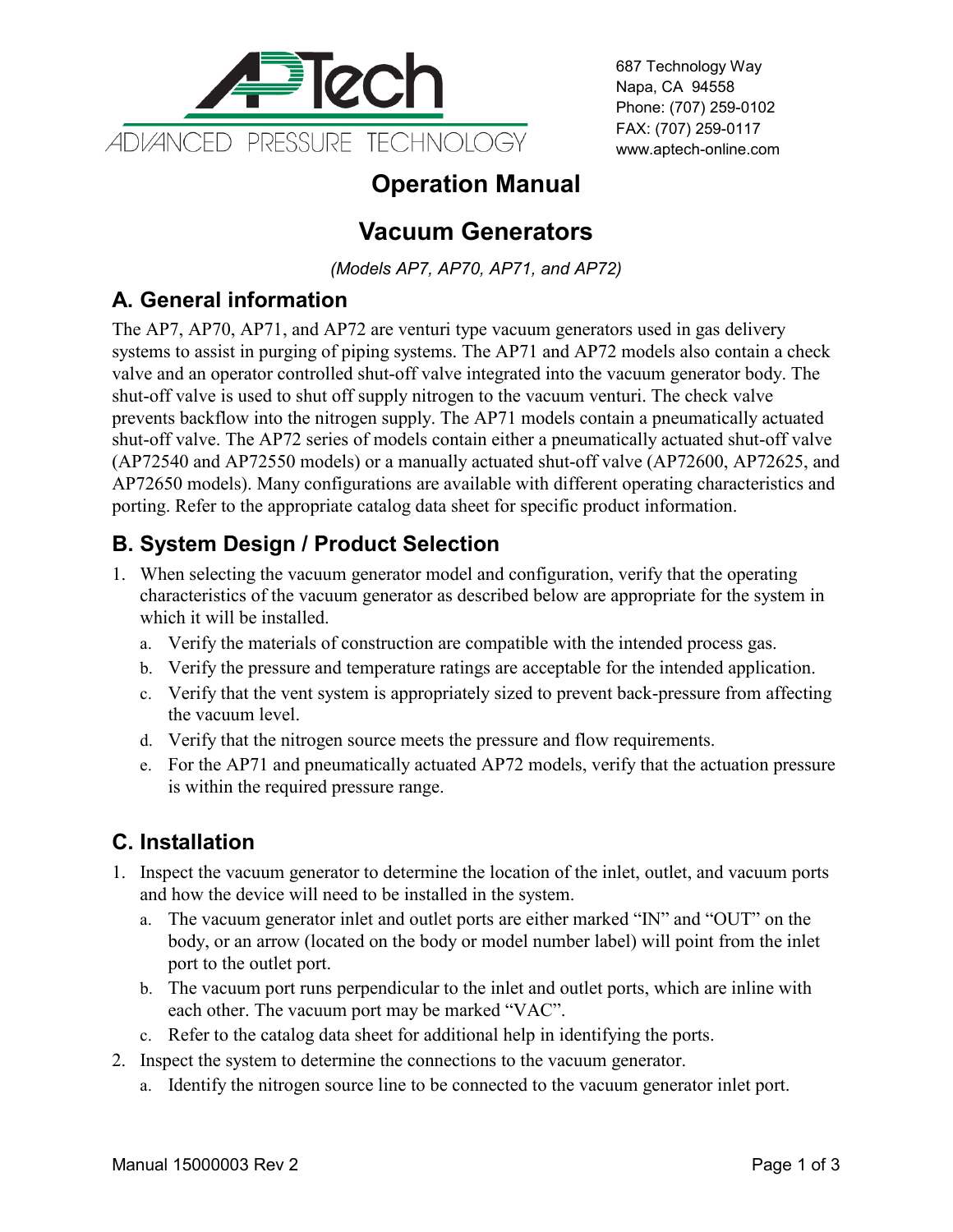- b. Identify the vent system line to be connected to the vacuum generator outlet port.
- c. Identify the gas delivery system vent line to be connected to the vacuum generator vacuum port.
- 3. Install the vacuum generator to the system connections using the appropriate method described below.
	- a. For tube stub connections, weld connectors or other components to the tube stubs per standard industry practice (reference SEMI standard F78).
	- b. For metal face seal connectors, assemble connections per standard practice described by fitting supplier (typically 1/8 turn past finger-tight).
- 4. For the AP71 and pneumatically actuated AP72 models, connect a nitrogen or clean dry air actuation pressure source of appropriate pressure to the actuation port.
	- a. AP71 and AP72550 models have a 10-32 female thread actuation port on the side.
	- b. AP72540 models have a 1/8 inch NPT actuation port on the top of the valve actuator.
- 5. After installation, perform a helium leak test of all face seal connections and welds per standard industry practice (reference SEMI standard F1).
- 6. For AP7 and AP70 vacuum generators, a check valve is recommended between the vacuum generator "IN" port and nitrogen supply. The check valve is best positioned on the inlet side of the N2 supply valve.

### **C. Operation: All Vacuum Generators**

NOTE: Consult appropriate safety standards for safe dilution guidelines.

- 1. Initiate vacuum generator N2 flow prior to venting process gas.
- 2. Venting process gas at high pressure is not recommended as a standard procedure.
- 3. Venting process gas at a pressure higher than vacuum generator N2 supply pressure may close the vacuum generator check valve. No dilution of process gas or vacuum will be generated when the check valve is closed.
- 4. Venting process gas through the vacuum generator will impact generated vacuum level and process gas dilution. The level of impact depends on the vented system volume and initial process gas pressure.

#### **D. Operation of AP7 and AP70**

- 1. To generate a vacuum using the AP7 and AP70, apply nitrogen pressure to the inlet port.
- 2. . When sufficient nitrogen pressure is supplied to the inlet port, a vacuum will be generated at the vacuum port.
- 3. To shut-off the vacuum, shut-off the nitrogen supply to the inlet port.

#### **E. Operation of AP71 and AP72**

- 1. Perform the following to generate a vacuum using the AP71 and AP72.
	- a. Apply nitrogen pressure to the inlet port.